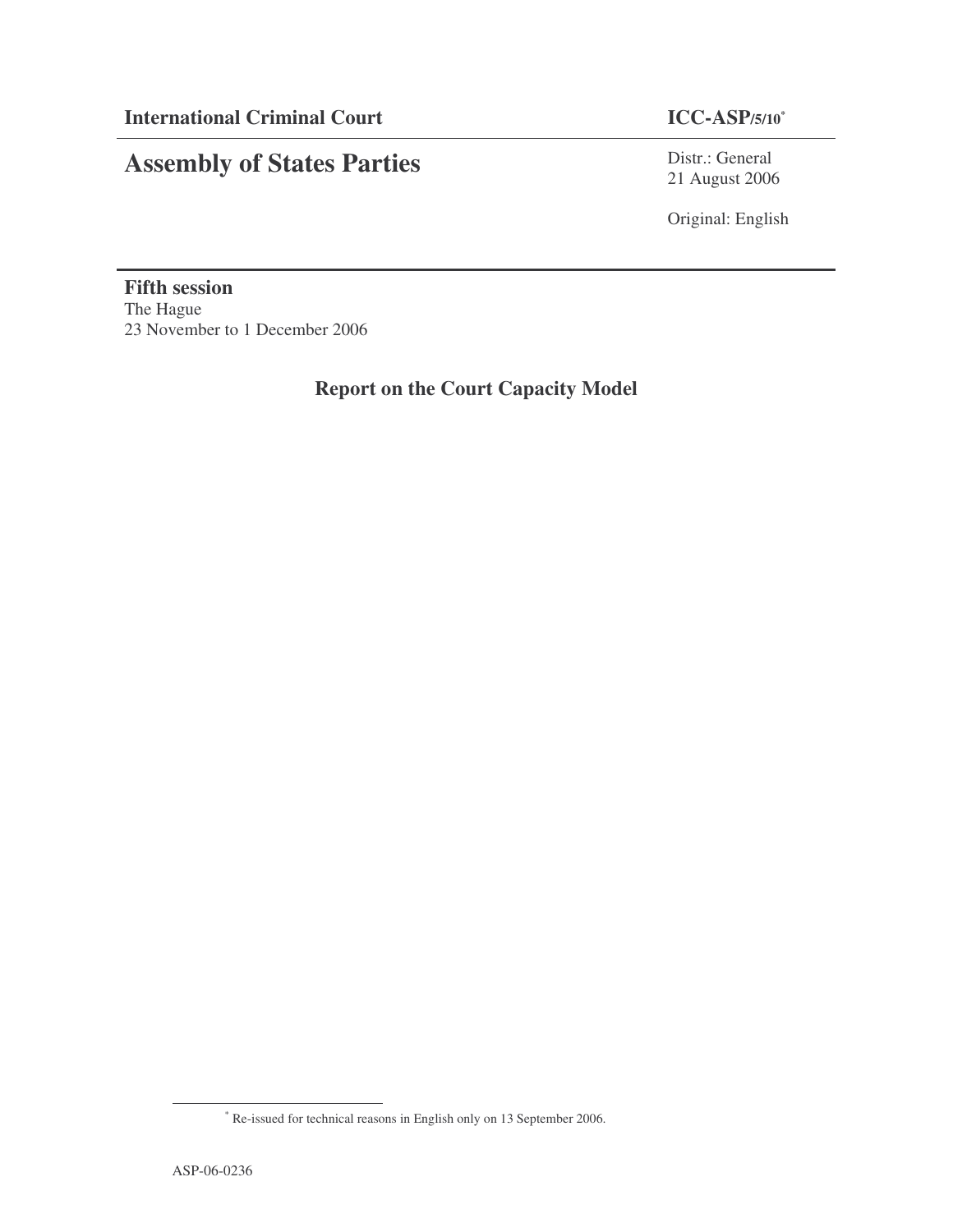# **Contents**

| L       |                                                                                  |
|---------|----------------------------------------------------------------------------------|
| Π.      |                                                                                  |
| III.    |                                                                                  |
| IV.     | $1_{-}$<br>2.<br>3.                                                              |
| V.      |                                                                                  |
| Annexes |                                                                                  |
|         | Annex I Activities integrated into the Court Capacity Model but without links to |
|         | Annex II List of functional units and staff as per the 2006 budget proposal15    |
|         |                                                                                  |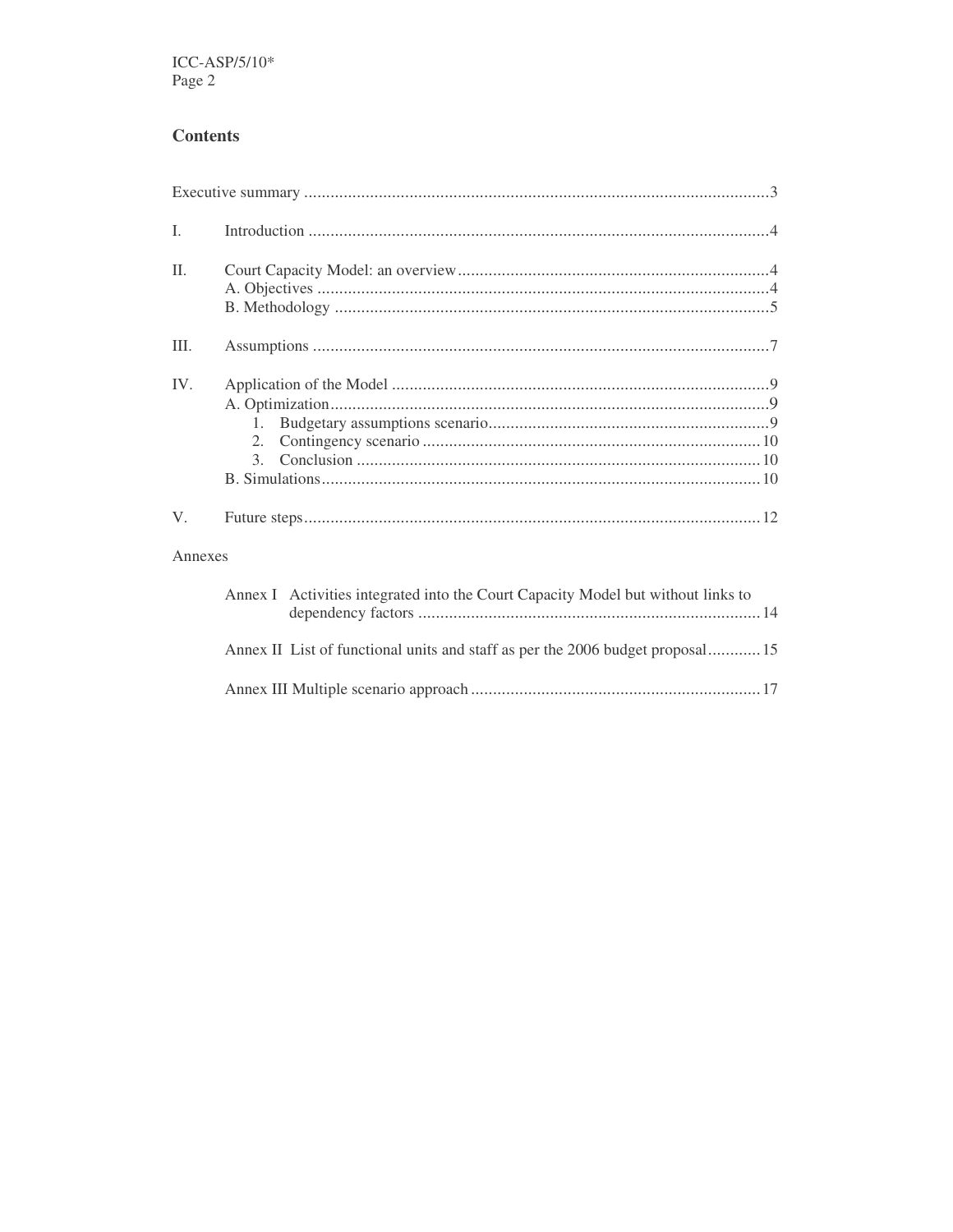#### **Executive summary**

The Court Capacity Model ("the Model") is a planning tool that allows the Court to determine the resources needed to achieve a certain output over a given period of time and to optimize the use of its resources.

The Model was developed by the Court to assist in:

- decision-making regarding the Court's capacity;
- improving the efficiency of the Court's activities; and in
- developing and justifying budgets.

The purpose of this report is to explain how the Court Capacity Model is structured and the way in which it is used.

The Model was developed on the basis of detailed analysis of the Court's current resources and processes and on assumptions for the future. Comprehensive data from all of the Court's activities have been integrated into the Model.

In addition to the difficulties inherent in forecasting future demands, the Court also has to deal with the uncertainty of accurately predicting its future functioning, as it is in the beginning stages of its operations. The Model will be continually adapted over time to reflect experiences.

The results of simulations using the Model are not included in this report, as they are being discussed at present.

The Court intends to present and discuss the results of the simulations with the Committee on Budget and Finance at the Committee's seventh session.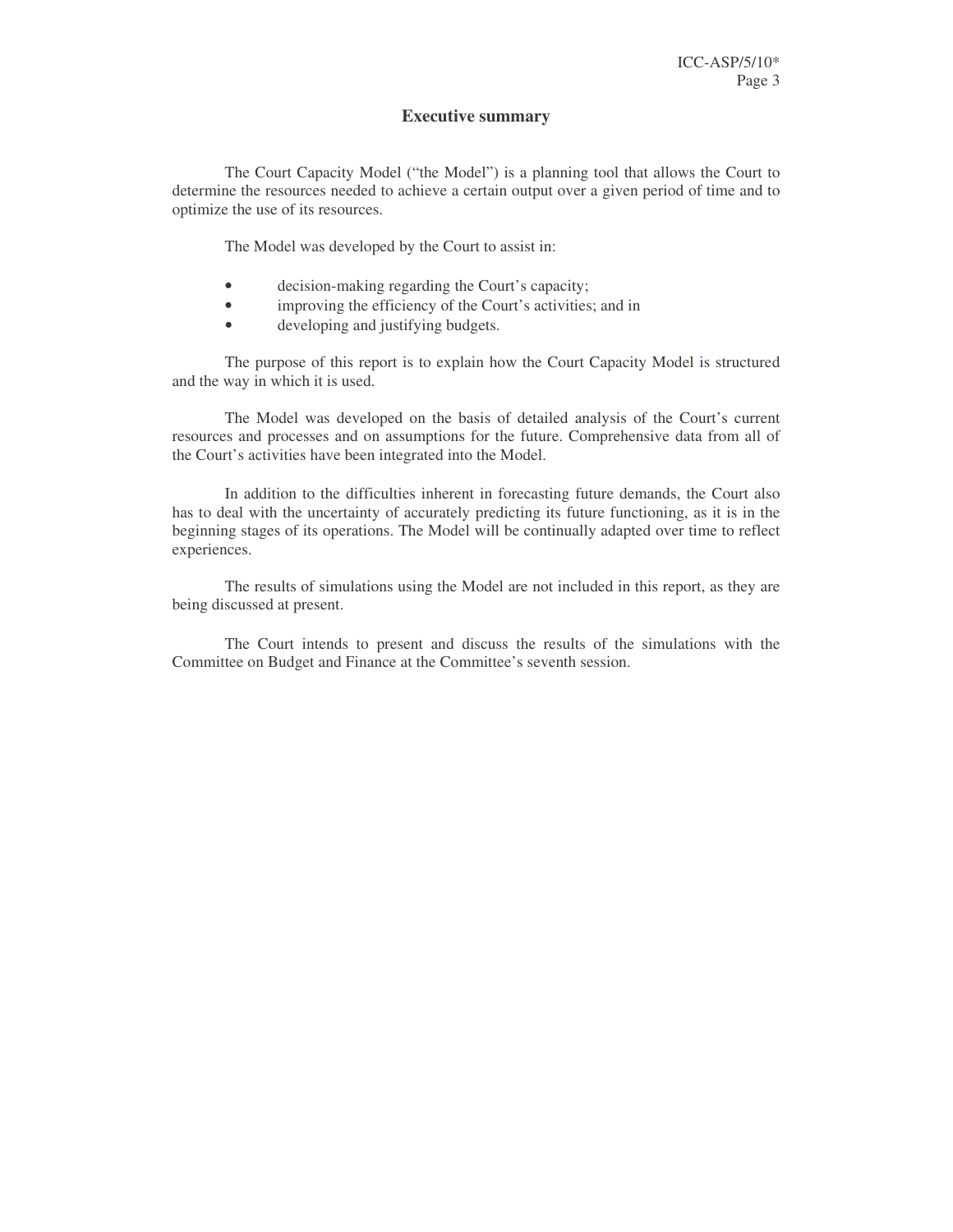### **I. Introduction**

1. The International Criminal Court ("the Court") is still a very young organization. It was established by the Rome Statute, which entered into force on 1 July 2002. The judges, Prosecutor and Registrar of the Court took office in 2003.

2. The Court has not yet completed a full cycle of its activities. It is in the preparatory phase for its first trial and is still in the process of refining its structure and procedures.

3. The Court is committed to being an efficient institution, as indicated in its Strategic Plan. Ensuring efficiency requires effective planning in all areas, including with respect to future capacity requirements.

4. The future capacity requirements of the Court represent a complex issue that is dependent on a number of factors, including:

- The number of situations, investigations, trials and appeals that will be handled by the Court;
- The length of time necessary for the arrest or surrender of a person wanted by the Court;
- The resources needed to deal with the different phases within a situation;
- The efficiency of the Court;
- The geographical location of the Court's resources and activities; and
- The Court's flexibility in responding to unanticipated demands.

5. In order to support discussions on its future requirements, the Court has developed the Court Capacity Model as a tool for correlating its potential achievements with its human resource needs.

6. The Model is based on real data acquired from the Court's experiences. Where the Court has limited experience, it has sought to develop as many realistic assumptions as possible. As with any attempt to predict the future, these assumptions involve uncertainties. Over time, as the Court's experience grows, the reliability and accuracy of the Model will steadily increase.

7. This report provides an overview of the purposes and operation of the Model. The results obtained from the Model will depend on the assumptions provided as input. The assumptions presented in this report are initial assumptions used for the development of the Model. The Court will continually review the assumptions and will present the results of the Model to the meetings of the Committee on Budget and Finance and the Assembly of States Parties in 2006.

### **II. Court Capacity Model: an overview**

### **A. Objectives**

8. The Model is a simulation and optimization tool to correlate the number of situations, investigations, trials and appeals which the Court can perform with a given set of resources over a given time-span (*e.g*. What would be the impact of the Court working in three or five situations simultaneously? What would be the consequences if the Court aims to have 10 trials over a period of five years?).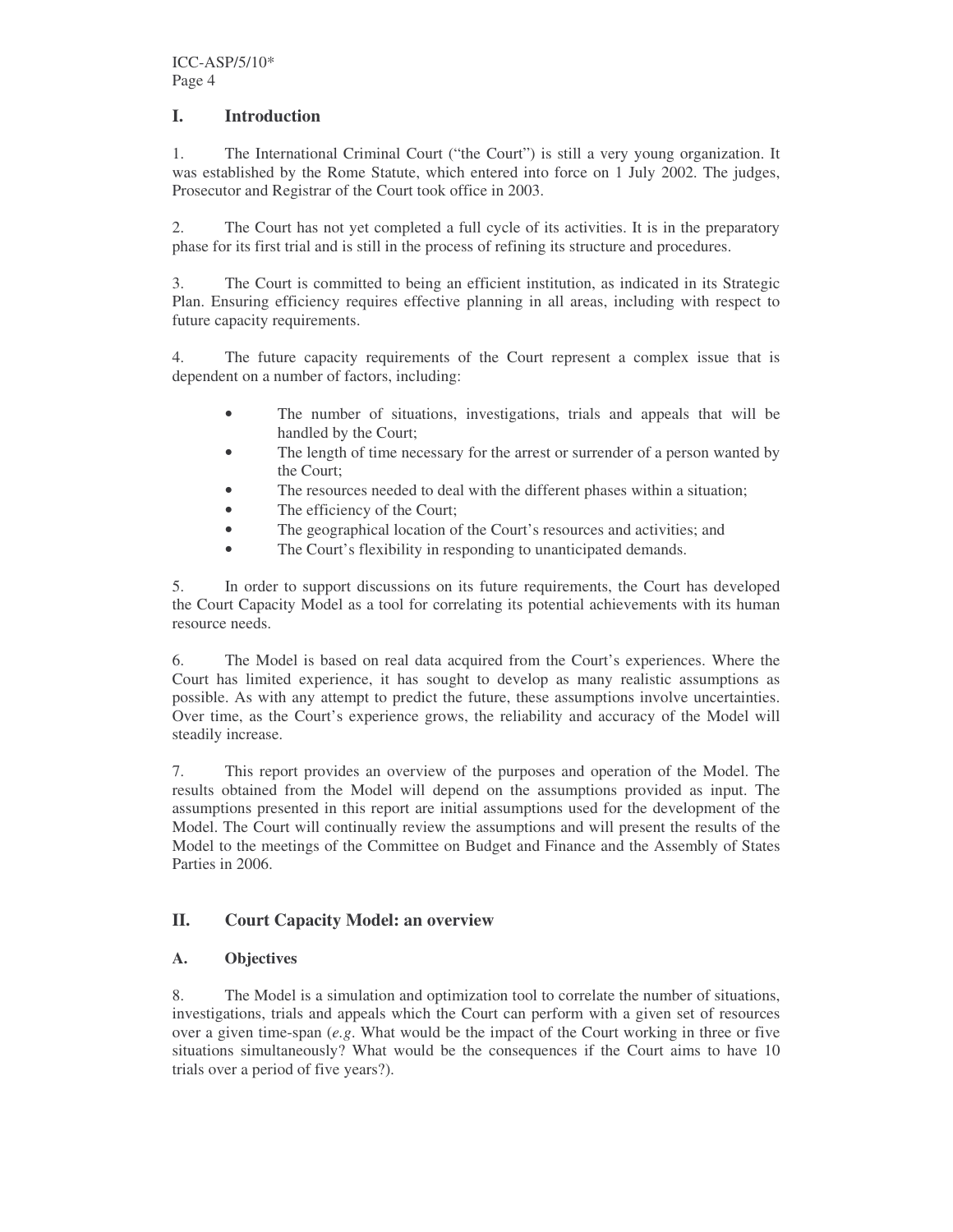9. The primary objective of the Model therefore is to facilitate decision-making regarding the Court's size. By spreading the Court's activities over time and linking them to its human resource needs, the Model helps to identify those periods when additional human resources will be needed. It will also help to identify needs for the annual budget and to initiate the procedures for increasing the number of judges sufficiently in advance, should that be necessary. By providing information on the human resources needed to produce a range of outputs, the Model may also be used as the basis for estimating staffing levels for the permanent premises.

10. In addition to providing an overall correlation between the Court's resources and its outputs, the Model offers a number of secondary benefits.

11. First, it provides the information needed for monitoring and increasing the efficiency of the Court. The Model can help identify and eliminate bottlenecks between organizational units. In developing the Model, the Court has also identified the outputs produced per staff resource at the level of each organizational unit. This information provides a basis for the Court to revisit the processes underlying each output to see where efficiency can be increased.

12. Second, the Model could be used in the future to assist the Court in justifying budget requests in terms of expected results. This will help clarify to the Assembly of States Parties the effects of budgetary changes on the Court's ability to achieve intended results and viceversa. In addition, the Model is already being used in developing assumptions regarding the number of investigations and trials for 2007. In the future, the link to the budget will be further developed.

#### **B. Methodology**

13. The Model applies a production line approach to the Court's activities, which can be grouped into five phases spread over time from the initial analysis of information through to the completion of a case, including the enforcement of any sentences. This production line is depicted in Figure 1 below.

**Phases of ICC Activities**

### **Figure 1**



14. During each phase, the Court can be conceived of as producing certain outputs, or core activities. For example, during the investigation phase the Court produces completed investigations leading either to a confirmation of charges or to a decision to stop pursuing an investigation. During the trial phase, the Court produces complete trials resulting in a judgment, and so forth. The number of these core activities that can be produced depends on the human resources available, among other things.

15. The staff members of the Court either contribute directly to the completion of one or more core activities, or provide administrative or operational support to such activities. While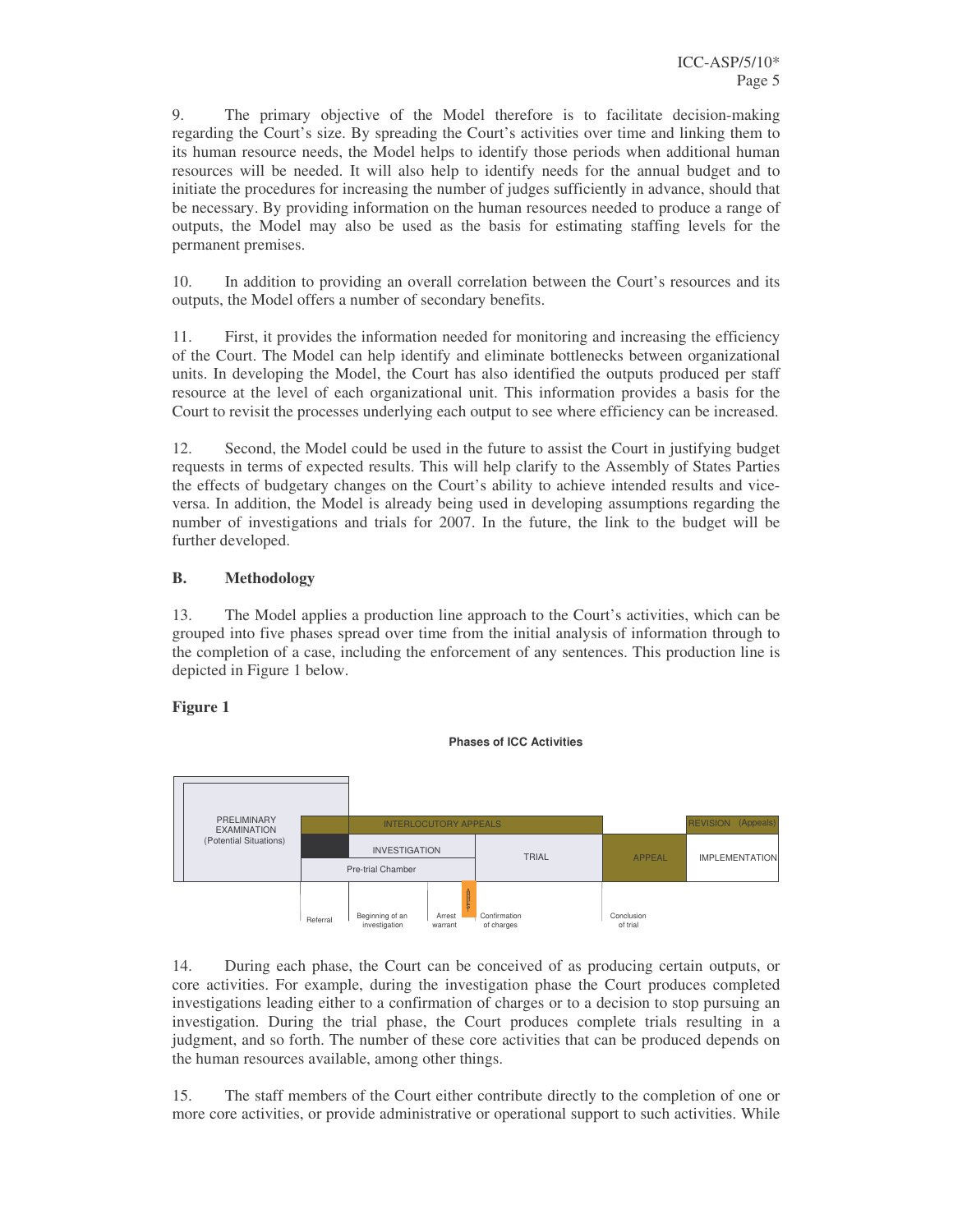ICC-ASP/5/10\* Page 6

operational support is not necessarily tied to a particular case, it nonetheless provides direct support for the core activities (translation, detention, court management services, etc.). Administrative support is necessary for the Court's functioning but is not directly linked to its core activities (human resources, procurement, etc.). <sup>1</sup> By gathering information from across the Court, the Model identifies the contribution of each staff member to the operations of the Court, and thus the relationship between staff resources and total output.

16. The Model was developed in two stages. First, data were collected from all functional units of the Court.<sup>2</sup> A list of the different units can be found in annex II. Each unit was required to identify:

- Its main functions (or key activities and outputs);
- The time and staff resources (expressed as "full-time equivalents" or "FTE," with 1 FTE being equal to one staff member working a full-time schedule for one year) allocated to each function on a yearly basis<sup>3</sup>;
- The output that can be produced with this capacity;
- The factors that would cause an increase or decrease in the output which the unit would be called upon to produce (dependency factors).

17. The information provided by each unit was set out in a table (as in Table 1). This information is based on the way units currently operate and does not account for efficiency gains which may be achieved through reorganization of work or for areas in which the staff of a unit currently work more than the equivalent of full-time.

|                                         | ranceions and capac                         |                                                              |                                   |                                    |
|-----------------------------------------|---------------------------------------------|--------------------------------------------------------------|-----------------------------------|------------------------------------|
| <b>FUNCTION</b>                         | <b>CURRENT FTE</b><br>CAPACITY <sup>4</sup> | <b>CURRENT OUTPUT</b>                                        | <b>RATIO</b><br><b>FTE:OUTPUT</b> | <b>DEPENDENCY</b><br><b>FACTOR</b> |
| Field operations<br>support             | 3                                           | Support for 3 situations                                     | 1 FTE per situation               | Number of situations               |
| Case data-entry                         | 15                                          | Support for 2.6 potential<br>cases                           | 5.8 FTE per potential<br>case     | Documents per<br>investigation     |
| Standard operating<br>procedures (SOPs) | 0.5                                         | Required SOPs                                                | $0.5$ FTE                         | Basic task (doesn't<br>change)     |
| Management /<br>administration          | 1.5                                         | Management, supervision<br>and administration of the<br>Unit | 1.5 FTE                           | Basic task (doesn't<br>change)     |

**Table 1. Operations Support Unit (OTP): Current distribution of resources over functions and output**

<sup>&</sup>lt;sup>1</sup> A limited number of activities cannot be directly or indirectly linked to the core activities (e.g. building general awareness of the Court through public information, permanent premises, etc). Their definition and the way in which they were considered for integration are explained in annex I.

 $2^2$  As the Court has limited experience in conducting proceedings, and so as not to raise concerns about fairness and due process, a different approach was adopted with respect to the judiciary. The Court Capacity Model team, in collaboration with representatives of the different organs, developed assumptions as to the minimum amount of time needed for each stage of judicial proceedings and the number of proceedings a chamber could conduct simultaneously. Judges were invited to comment on the reasonableness of these assumptions, which were then reviewed in light of the comments received. The required staffing for Chambers is based on the proposed structure for Chambers as presented in the Court's draft programme budget for 2005 (*Official Records of the Assembly of States Parties to the Rome Statute of the International Criminal Court*, Third Session, *The Hague, 6-10 September 2004* (International Criminal Court publication), Part II,.A.7, paras. 142 – 144*)*. Following the request of the Committee on Budget and Finance for additional justification, the staffing levels of Chambers will be re-evaluated in light of future experiences.

<sup>3</sup> Staff resources include staff on general temporary assistance (GTA) contracts that do not have a budgeted post.

The total FTE capacity for each unit will in most cases add up to a whole number, equal to the number of posts budgeted for the unit.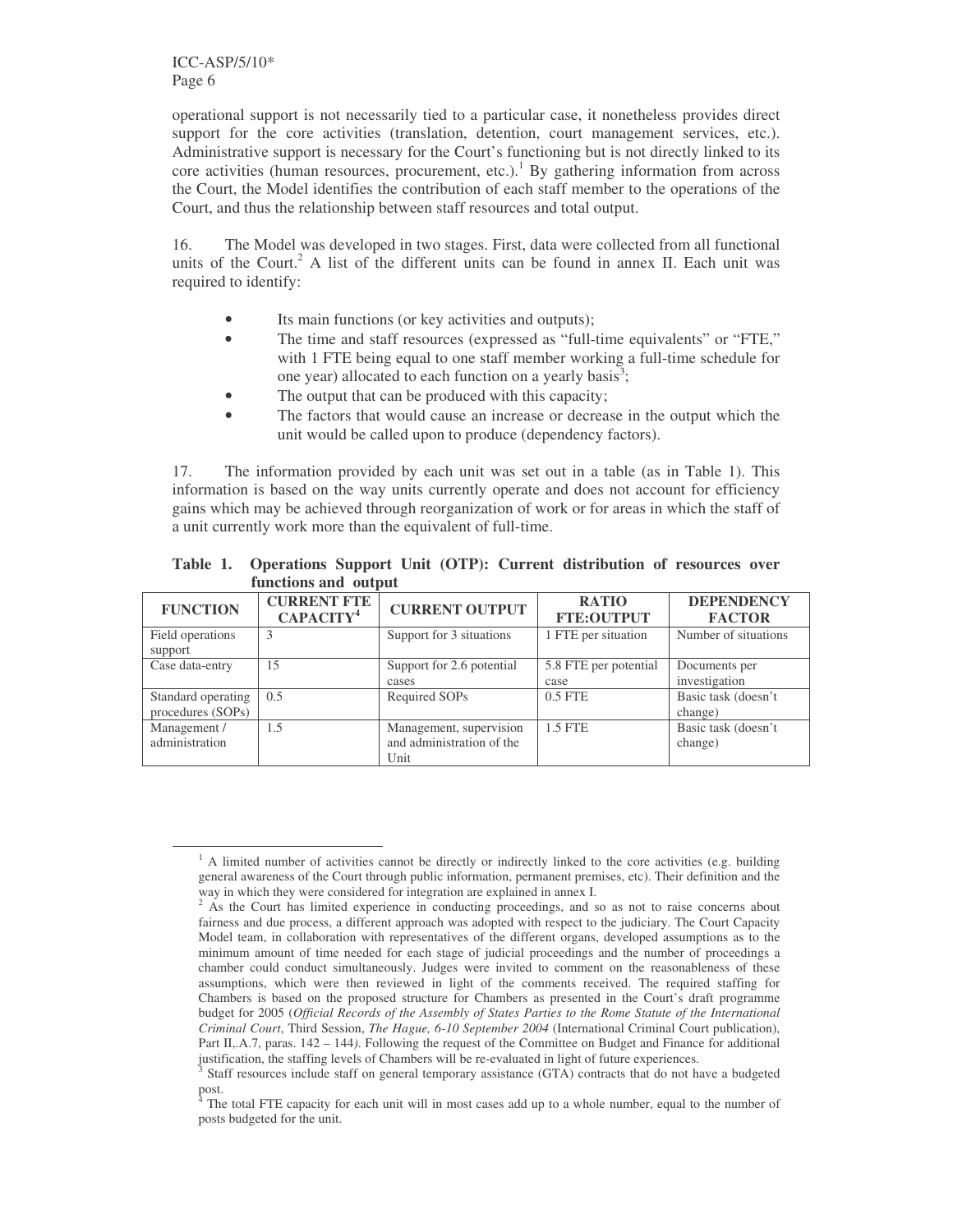18. The tables developed for each unit were reviewed by the team developing the Model, together with the unit's supervisors to verify the information provided and to ensure consistency across units.

19. The second stage of the Model's development was to integrate the documents pertaining to each unit into a master spreadsheet in which the available FTE and outputs are all linked to the core activities of the Court and their dependency factors. When the numbers of situations, investigations, trials and appeals are changed in the inputs, the spreadsheet will automatically adjust the level of staff required for all the functions affected in accordance with the dependency factors.

#### **Figure 2 - Court Capacity Model: Example of the relation between functions and dependency factors**

|       |                | <b>Court Capacity Model</b> |                                             |                                  | Dependency Factors (DF     |                                           |                          |               |                           |             |                |
|-------|----------------|-----------------------------|---------------------------------------------|----------------------------------|----------------------------|-------------------------------------------|--------------------------|---------------|---------------------------|-------------|----------------|
|       |                |                             |                                             |                                  | lsr                        | 3                                         | <b>Situation-related</b> |               | No. situations            |             |                |
|       |                |                             |                                             |                                  | <b>INV</b>                 | $\overline{\mathbf{a}}$                   | Investigation-related    |               | Cases under investigation |             |                |
|       |                |                             |                                             |                                  | ODF                        |                                           | Other dependency factors |               |                           |             |                |
|       |                |                             |                                             |                                  | <b>MGT</b>                 |                                           | <b>Management</b>        |               | No dependency factor      |             |                |
|       |                |                             |                                             |                                  | <b>TR</b>                  | $\overline{0}$                            | <b>Trial-related</b>     |               | No. simultaneous trials   |             |                |
|       |                |                             |                                             |                                  | WpT                        |                                           | Witness per trial        |               |                           |             |                |
|       |                |                             |                                             |                                  | <b>COMM</b>                | 1000                                      | Communications/year      |               |                           |             |                |
|       |                |                             |                                             |                                  |                            |                                           |                          |               |                           |             |                |
|       |                |                             |                                             |                                  | <b>Function Dependency</b> | <b>Dependent</b> y                        |                          | Optimized     | 2005                      |             | 2006           |
| Organ | <b>Section</b> |                             | <b>Category Functions</b>                   | Ref                              | Factor (DF1)               | Factor (DF2)                              | <b>FTE/DF</b>            | <b>FTE*DF</b> | Resource Diff             |             | Resource       |
| OTP   | PIU            | <b>OS</b>                   | Case-related communications and outreach F1 |                                  | <b>SR</b>                  |                                           | 0.75                     | 2.25          | 1.5                       | $-0.75$     | 1.5            |
| OTP   | PIU            | <b>OS</b>                   | External communications                     | F <sub>1</sub>                   | ODE                        |                                           | 0.95                     | 0.95          | 0.95                      | $\Omega$    | 0.95           |
| OTP   | PIU            | <b>OS</b>                   | General media network devpt.& analysis      | F <sub>1</sub>                   | ODF                        |                                           | 0.45                     | 0.45          | 0.45                      | $\Omega$    | 0.45           |
| OTP   | PIU            | Admin                       | Management                                  | F <sub>1</sub>                   | <b>MGT</b>                 |                                           | 0.10                     | 0.1           | 0.1                       | $\Omega$    | 0.1            |
| OTP   | KBU            | Admin                       | Development of information systems          | F <sub>2</sub>                   | ODF                        |                                           | 2.50                     | 2.5           | 2.5                       | $\Omega$    | 2.5            |
| OTP   | <b>KBU</b>     | Admin                       | Application support                         | F <sub>3</sub><br>F <sub>4</sub> | ODF                        |                                           | 1.00                     |               |                           | C           |                |
| OTP   | KBU            | <b>OS</b><br><b>OS</b>      | Judicial process/support                    |                                  | <b>INV</b><br>TR.          |                                           | 0.30                     | 1.2           | $\mathbf 0$               | $-1.2$      | $\overline{c}$ |
| OTP   | KBU            |                             | Court room support                          | F <sub>5</sub>                   |                            |                                           | 1.00                     | $\Omega$      | $\mathbf 0$               | $\Omega$    | $\Omega$       |
| OTP   | <b>KBU</b>     | Admin                       | Management                                  | F <sub>2</sub>                   | <b>MGT</b><br><b>SR</b>    |                                           | 0.50                     | 0.5           | 0.5                       | $\Omega$    | 0.5            |
| OTP   | <b>ISAU</b>    | <b>OS</b>                   | Analytical support to investigations        | F <sub>6</sub>                   |                            |                                           | 1.15                     | 3.45          | 4.45                      |             | 3.45           |
| OTP   | <b>ISAU</b>    | <b>OS</b>                   | Crime monitoring                            | F <sub>6</sub>                   | ODF                        |                                           | 2.50                     | 2.5           | 2.5                       | $\Omega$    | 2.5            |
| OTP   | <b>ISAU</b>    | <b>OS</b>                   | Methodolgy development & research           | F <sub>6</sub>                   | ODF                        |                                           | 1.50                     | 1.5           | 1.5                       | $\Omega$    | 1.5            |
| OTP   | <b>ISAU</b>    | Admin                       | Other                                       | F <sub>6</sub>                   | <b>MGT</b>                 |                                           | 1.55                     | 1.55          | 2.55                      |             | 1.55           |
| OTP   | OSU            | <b>OS</b>                   | Mission support/witness protection          | F7                               | <b>INV</b>                 |                                           | 1.00                     | ۷             | 2.95                      | $-1.05$     | 3              |
| OTP   | OSU            | <b>OS</b>                   | Security rules and regs/compliance          | F7                               | ODF                        |                                           | 0.50                     | 0.5           | 0.5                       |             | 0.5            |
| OTP   | OSU            | <b>OS</b>                   | Data entry - transcription                  | F <sub>8</sub>                   | <b>SR</b>                  |                                           | ,80                      | 17.4          | 3.15                      | $-14.25$    | 8.15           |
| OTP   | OSU            | <b>OS</b>                   | Data entry - meta data                      | F <sub>8</sub>                   | <b>SR</b>                  |                                           | 250                      | 7.5           | 3.15                      | $-4.35$     | $7\sqrt{5}$    |
| OTP   | OSU            | Admin                       | Management                                  | F <sub>9</sub>                   | ODF                        |                                           | 0.15                     | 0.25          | 0.25                      | n           | 0.2            |
| OTP   | OSU            | Admin                       | Administration                              | F <sub>10</sub>                  | ODE                        |                                           | 1.0                      |               | $\overline{1}$            | $\Omega$    | н              |
| OTP   | IEU            | Core                        | Register communications                     |                                  | COMM                       |                                           | 0.06                     | 0.5           | 0.5                       | $\Omega$    | 0.5            |
| OTP   | <b>JEU</b>     | <b>OS</b>                   | Mission support                             |                                  | SR                         |                                           | 0.80                     | 2.4           | 12                        | $-0.4$      | 5              |
| OTP   | IEU            | OS                          | Registration of evidence                    |                                  | <b>SR</b>                  |                                           | 1.80                     | 5.4           | 4.5                       | $-0.9$      | 4.5            |
| OTP   | IEU            | <b>OS</b>                   | Evidence custody                            |                                  | ODF                        |                                           | 1.00                     |               | $\Omega$                  | -1          |                |
| OTP   | IEU            | Admin                       | Application support                         |                                  | ODF                        |                                           | 1.00                     |               | 1                         | $\Omega$    |                |
| OTP   | IEU            | Admin                       | Other                                       |                                  | <b>MGT</b>                 |                                           | 1.00                     |               | $\Omega$                  | -1          |                |
|       |                |                             |                                             |                                  |                            |                                           |                          | Optimized     | 2005                      |             | 200            |
|       |                |                             |                                             |                                  | <b>Total FTE Core</b>      |                                           |                          | #N/A          | 0.5                       | $\Omega$    | $\overline{0}$ |
|       |                |                             |                                             |                                  |                            | <b>Total FTE Operational Support (OS)</b> |                          | 58.2          | 36.4                      | $-21.8$     | 49.75          |
|       |                |                             |                                             |                                  | <b>Total FTE Admin</b>     |                                           |                          | 9.2           | 9.2                       | $-2.22E-16$ | 9.6            |
|       |                |                             |                                             |                                  | Total                      |                                           |                          | #N/A          | 46.1                      | $-21.8$     | 58.9           |

20. Figure 2 represents an example of the integration of the information produced by the documents in a spreadsheet linking the functions and the FTE to the dependency factors. The function "Mission support" (Information and Evidence Unit - OTP), for example, is dependent on the number of situations. It requires the work of 0.8 FTE per situation. As the number of situations is 3 (in the "Dependency Factors" column), and as the Section currently has 2 FTE devoted to this function, an extra 0.4 FTE is needed at the moment to enable the Unit to perform this function adequately. In practice this is reflected in a delay in the work of the Unit.

### **III. Assumptions**

21. The Model relies on many variables which affect the output produced by a given amount of staff resources. In order to be able to complete this exercise, the Model was fed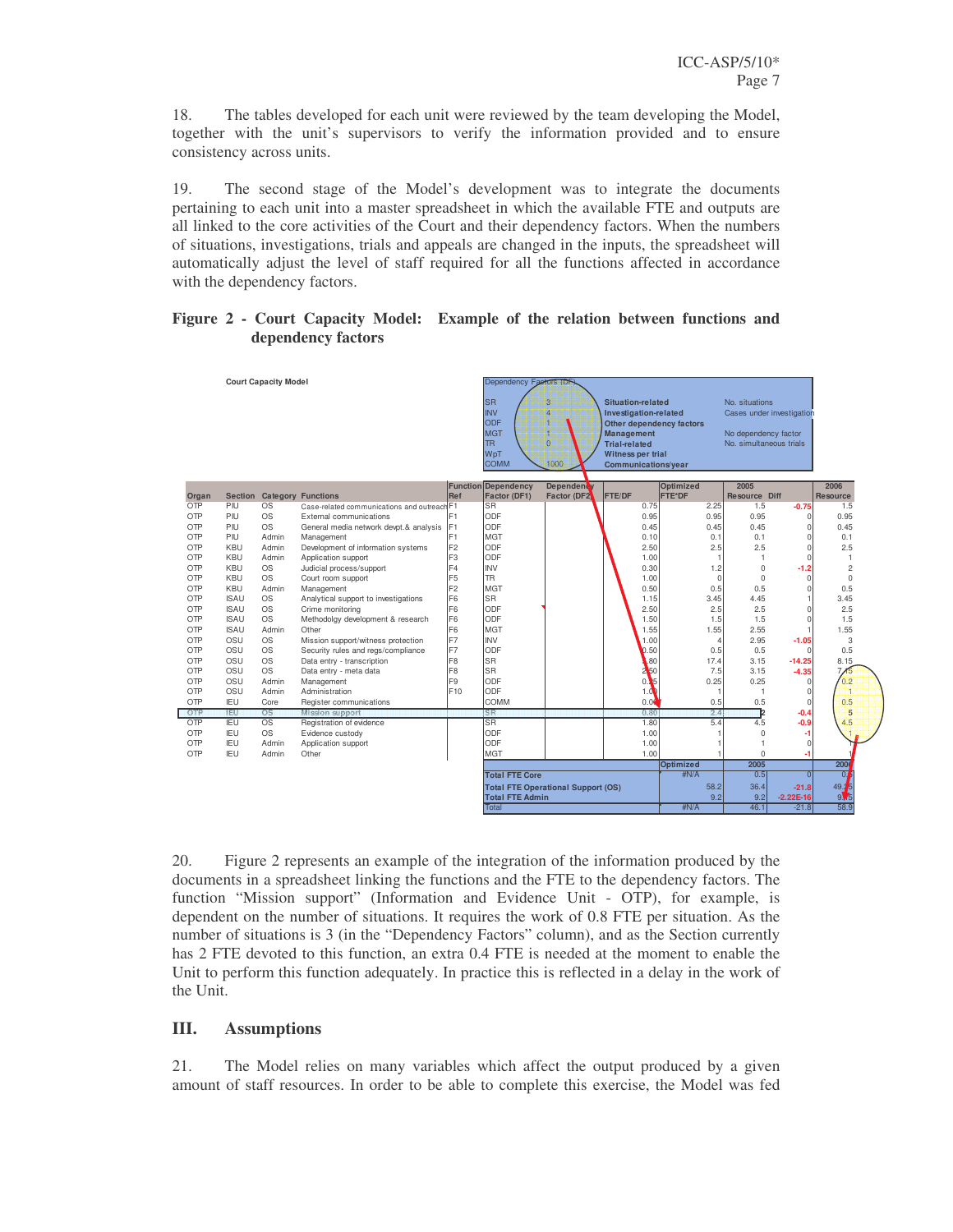with assumptions with respect to the length of proceedings, the number of activities to be performed and the relationship between activities.

22. These assumptions are based on the Court's experiences to date, which are more extensive in some areas than others (for example, the Court has more experience in conducting investigations than trials). In some instances, such as the time required for the arrest and surrender of a person, the events in question depend on factors entirely outside the control of the Court. In such cases, the Court has striven to include in the Model assumptions that are as reasonable as possible.

23. The assumptions below were used for the purpose of explaining the Model. However, the Model was designed with sufficient flexibility to allow the assumptions to be changed in light of the Court's experiences.

- $\Leftrightarrow$  Average length of procedures:
	- o Preliminary examination: 10 months
	- o Investigations: 25 months
		- $\Rightarrow$  15 months for the collection and analysis of evidence
		- $\Rightarrow$  1 month for the application for the arrest warrant (investigative activity continues)
		- $\Rightarrow$  6 months for the arrest / surrender (investigative activity continues)
		- $\Rightarrow$  3 months for the confirmation of charges (investigative activity continues)
	- o Trial: 21 months
		- $\Rightarrow$  6 months for disclosure and preparation for trial
		- $\Rightarrow$  15 months trial
	- o Appeals:
		- $\Rightarrow$  Final appeals 9 months
		- $\Rightarrow$  Interlocutory appeals 2 months<sup>5</sup>
- $\Rightarrow$  Starting dates of activities<sup>6</sup>:
	- o Start of investigation phase: immediately after the end of the previous investigation, the Model assumes that the investigation team would be able to move to the next investigation;
	- o Start of trial phase: the first trial in a situation will start following the confirmation of charges and the second six months after the first;
	- o Start of appeals phase: the final appeals will start at the end of each trial and the interlocutory appeals will take place during the pre-trial and trial phases.
- $Arr$  Arrest
	- o The most unpredictable element to be considered in the development of the Model was the length of time for arrest. This depends on different factors, such as whether or not the person is already arrested on other charges, knowledge of the person's exact whereabouts and the capacity or willingness of the Court's partners to execute the arrest warrants.
	- o The assumption used was that it would take an average of six months to effect an arrest. In the case of the *Prosecutor v. Kony et al*., this time frame has already proven too short. However, in the case of the

<sup>&</sup>lt;sup>5</sup> There are different types of interlocutory appeals with different time-spans. The Model considers an average length of two months.

<sup>6</sup> Valid for the *Multiple Scenarios* approach – pp. 14.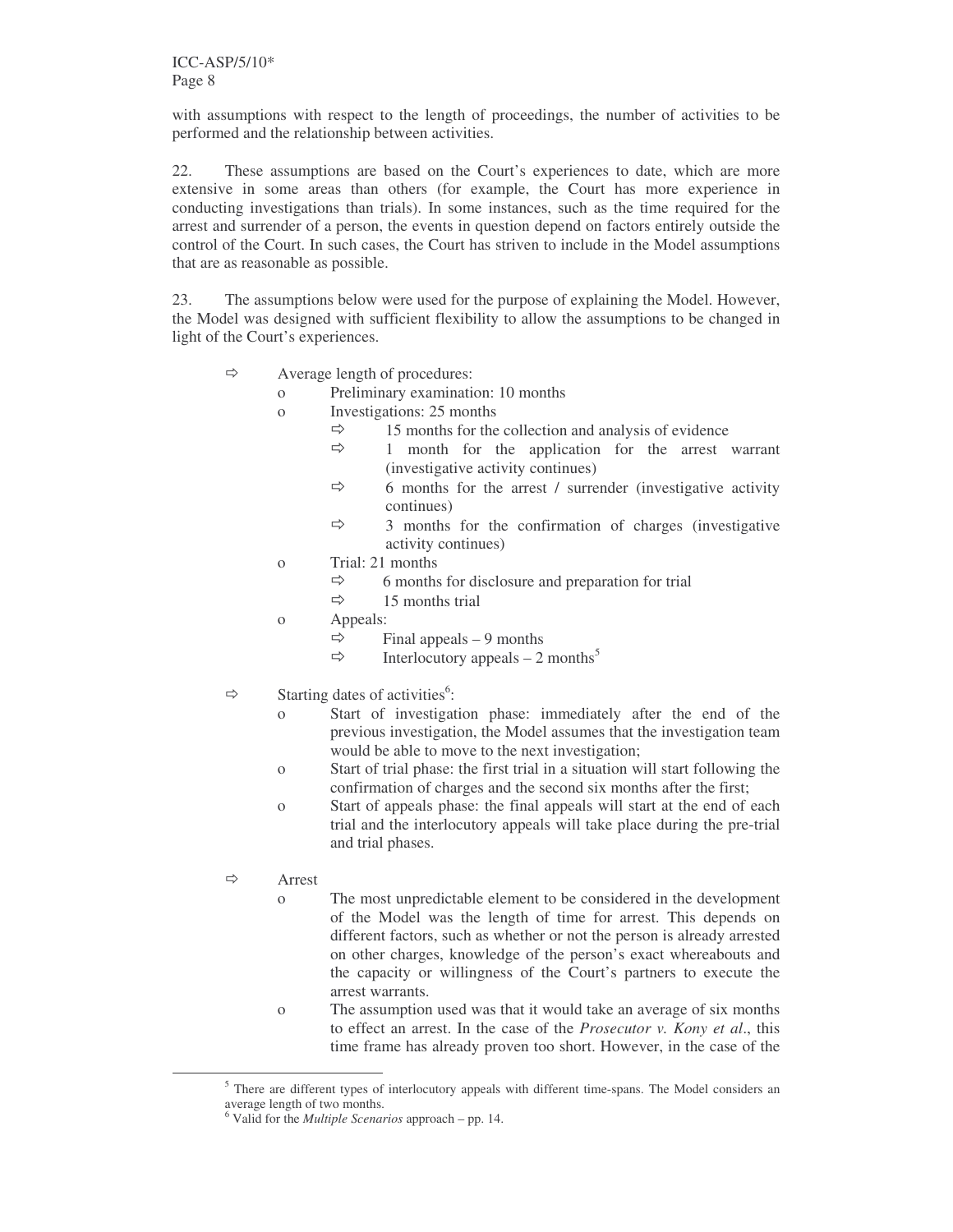*Prosecutor v. Lubanga*, a much shorter period was sufficient to have the indicted person before the Court.

o It could also happen that persons for whom arrest warrants have been issued simultaneously will be arrested at different times or that some will not be arrested at all (e.g. due to death or disappearance). This could create a future backlog of trials, if not all of the accused in a given case are arrested and sent to trial at the same time.

#### **IV. Application of the Model**

24. The Model can be used to align, through an optimization process, all of the Court's activities at desired levels. It can also be used to carry out simulations of the activities to be conducted and the resources that will be needed.

#### **A. Optimization**

25. The integration of all of the Court's activities into a production line facilitates the identification and review of areas that either have overcapacity or lack resources. An unbalanced organization would have as a consequence bottlenecks in its production line. The production line should be organized in such a way as to avoid both bottlenecks and overcapacities within the process. The outputs of the different phases need to be aligned both within and across phases. As one example of alignment within a phase, for each trial the Court requires a fixed ratio of one prosecution team, one defence team, one victim's representative team and three judges with their legal support, as well as all the necessary administrative support. As an example of alignment across phases, overcapacity at the level of investigations would lead either to the impossibility of absorbing the number of developed cases at a later phase (e.g. trials) or to unused investigative resources.

26. In order to provide the Court with the necessary elements for the optimization of its activities, two different approaches were used. First, the Model was used to spread over time the activities to be carried out by the Court in 2006 and 2007, based on the assumptions underlying the 2007 budget<sup>7</sup>. Second, the Model was used in the same manner, but taking into account the possibility that one additional trial could begin in 2007, as provided for in the contingency budget.

#### **1. Budgetary assumptions scenario**

27. Table 2 represents the activities under way at the end of a specific half year<sup>8</sup>.

| ********              |            |            |            |            |
|-----------------------|------------|------------|------------|------------|
| <b>Activity</b>       | $2006 - 1$ | $2006 - 2$ | $2007 - 1$ | $2007 - 2$ |
| Situations            |            |            |            |            |
| Potential situations  |            |            |            |            |
| Investigations        |            |            |            |            |
| <b>Trials</b>         |            |            |            |            |
| Interlocutory appeals |            |            |            |            |
| Final appeals         |            |            |            |            |

|--|

<sup>&</sup>lt;sup>7</sup> 2007 budget proposal.

<sup>&</sup>lt;sup>8</sup> If an investigation is finished in the middle of the period, another one will start subsequently, and the same investigation team will be responsible for carrying it out. The same approach is valid for trials (Prosecutors, Chambers) and appeals.

<sup>&</sup>lt;sup>9</sup> The terminology used in Tables 2 and 3 reflects the way the phases of ICC activities were represented in "Figure 1". Potential situations refer to the analyses, under preliminary examinations, of situations that could require the opening of an investigation.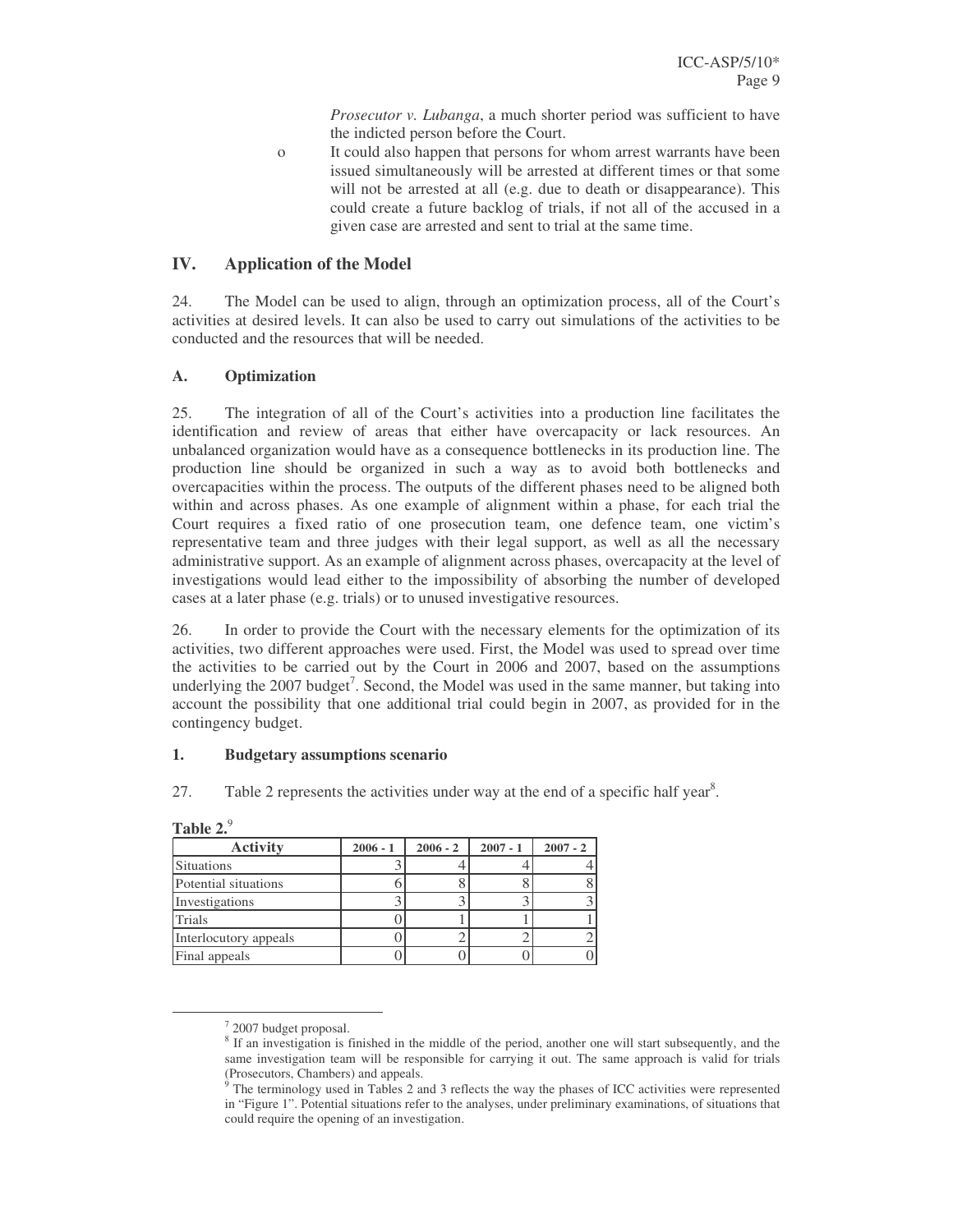28. As a result of the definition of a number of activities, it is possible to identify the resources needed for each area of the Court per period under analysis.

#### **2. Contingency scenario**

29. Table 3 represents the activities under way at the end of a specific half year. The additional trial was added to the calculations.

**Table 3.**

| <b>Activity</b>       | $2006 - 1$ | $2006 - 2$ | $2007 - 1$ | $2007 - 2$ |
|-----------------------|------------|------------|------------|------------|
| Situations            |            |            |            |            |
| Potential situations  |            |            |            |            |
| Investigations        |            |            |            |            |
| Trials                |            |            |            |            |
| Interlocutory appeals |            |            |            |            |
| Final appeals         |            |            |            |            |

### **3. Conclusion**

30. By aligning the necessary resources to these expectations, the Court will be able to avoid unnecessary expenditures in the form of overcapacity and bottlenecks that would delay procedures and/or decrease the required level of quality. Due to unpredictability in the long term caused by unknown factors such as the time required to secure arrests, the number of trials per investigation, and the number of accused per trial, among others, the optimization process is most accurate for short-term analysis.

31. The optimization process allows the Court, at least in the shorter term (one to two years), to ascertain the impact of the activities that are foreseeable and the resources that will be needed for an optimal process. The Court can address such inefficiencies by adding or subtracting resources and by building flexibility into its operations through various means which will allow the Court to vary the start-up time of a particular phase in a situation.

### **B. Simulations**

32. Through the use of simulations, the Model assists the Court in identifying its future capacity requirements in light of different scenarios. Three different approaches for simulations were developed.

33. The *Timeline* approach forecasts the number of situations, investigations and proceedings the Court will perform over time. The Court's activities are spread over time based on the same assumptions used for the optimization process, but considering a longer period (five years). The activities evolved in time accordingly.

34. The shortcoming in using this approach is that it considers the average duration of each phase of the Court's activities. The duration of each phase is based on the Court's experience to date or on the assumptions developed. The uncertainty involved in the development of each of the phases could affect the applicability of these averages in the medium and long term.

35. Furthermore, it assumes an overly linear approach to the relationship between situations, investigations, trials and appeals. The simultaneous nature of these activities is influenced by the relationship between them. If there are more investigations per situation, the likelihood is that the total number of situations dealt with by the Court will decrease, and vice versa. The number of accused per investigation and the decision on whether or not to have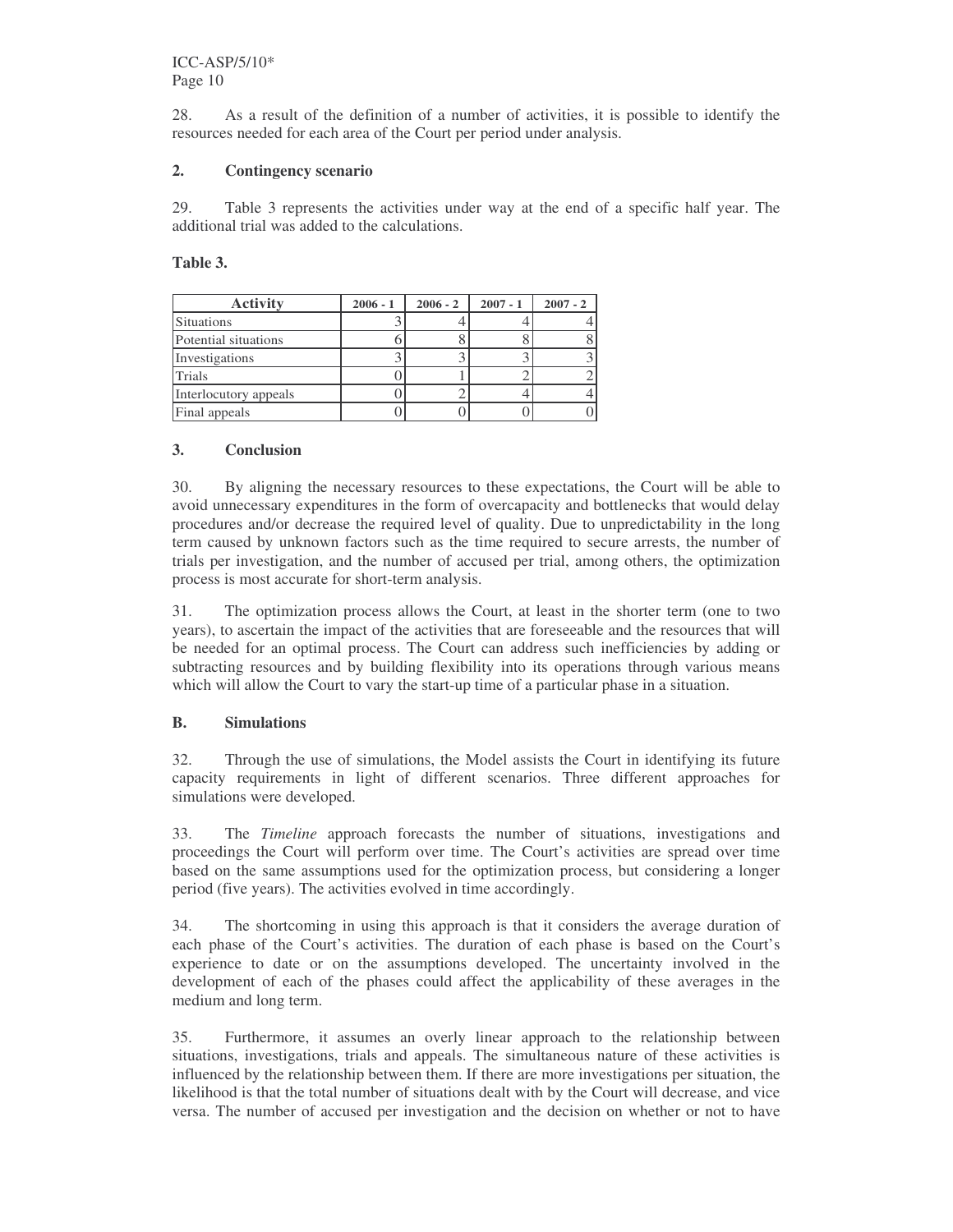separate trials for each accused<sup>10</sup> will strongly influence the number of trials the Court would need to hold.

36. The *Maximum Snapshot* approach identifies an acceptable maximum number of simultaneous activities in any given moment. Instead of a linear planning approach, it makes an assessment of likely scenarios, presenting different possibilities for the combination of simultaneous activities (investigations, trials and appeals) in any given year.

37. The use of this approach avoids the problem of the average duration of activities, because there are no assumptions of duration. It also does not have a linear approach to the Court's activities.

38. Table 4 presents an example of different possible scenarios that could be considered and analyzed through this approach<sup>11</sup>:

|           |                   |                  | Maximum number of simultaneous |         |
|-----------|-------------------|------------------|--------------------------------|---------|
| Scenarios | <b>Situations</b> | Situations under | <b>Trials</b>                  | Appeals |
|           |                   | investigation    |                                |         |
|           |                   |                  |                                |         |
|           |                   |                  |                                |         |
|           |                   |                  |                                |         |
|           |                   |                  |                                |         |
|           |                   |                  |                                |         |
|           |                   |                  |                                |         |

#### **Table 4.**

39. However, while the *Maximum Snapshot* approach provides initial insight into the Court's staffing requirements, it is still limited. The unpredictability of the Court's future activities makes it very difficult to determine which of the scenarios to be used are more realistic.

40. The *Multiple Scenario* approach is based on probability analysis. It combines a greater number of different possible scenarios and defines a range of results. This approach takes into consideration the difficulty of predicting the future activities of the Court with respect to the relationship between the numbers of situations, investigations, trials and appeals and the fact that the starting dates of situations are unknown. A wide range of possible scenarios was developed and the likelihood of each of them was evaluated. As a result, it was possible to define a minimum and maximum range for the Court's size. The methodology used is further explained in annex III.

41. The simulations approach is constrained by such factors as:

- $\Rightarrow$  The difficulty of forecasting the future: it is impossible to predict the evolution of the demand for the activities of the Court and the starting date and complexity of situations;
- $\Rightarrow$  The difficulty of establishing the relationships between situations, investigations, trials and appeals;
- $\Rightarrow$  The limited data available in some areas.

42. Cross-checking of the three different approaches for simulation enables a range of staffing levels for the Court to be determined for long-term planning purposes.

 $10$  Chamber's decision, arrests taking place at different times, and other factors could lead to a decision to split the trials of the persons accused in a given investigation.

 $11$ <sup>I</sup> The discussion on which scenarios to select is ongoing.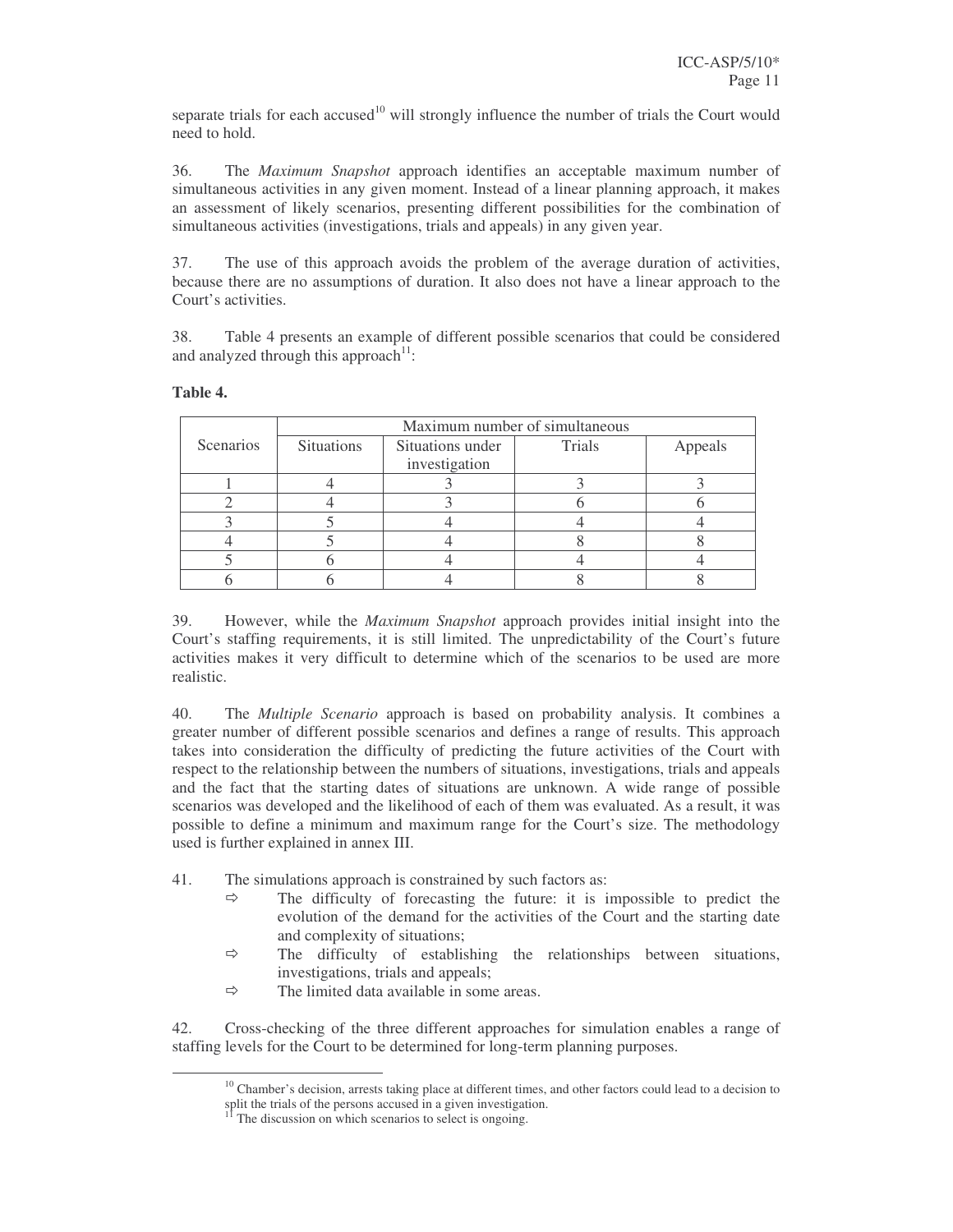43. Although this range must be considered taking due account of the above caveats, it will represent the best approximation in light of the current data and experiences to date.

44. A more realistic scenario will become apparent over time. In the meantime, the Court will be focusing on the optimization of its *production line* and the efficiency of each unit.

### **V. Future steps**

45. As the Model is based on the current organization of the Court, it does not necessarily reflect the most efficient organization possible. It should nevertheless be viewed as an integral part of the Court's strategic planning process. As such, the commitment to increased efficiency embodied in the Strategic Plan will be reflected in organizational changes which will be included in updated versions of the Model.

46. The Model will be continually updated over time. Staff members will be assigned the responsibility of ensuring that data from units are kept updated. The Court intends in the future to have the assumptions of the Model revised each year during the budget cycle. Each year a fundamental review of 20 per cent of the units' input to the Model will take place in a cycle that will repeat itself every five years.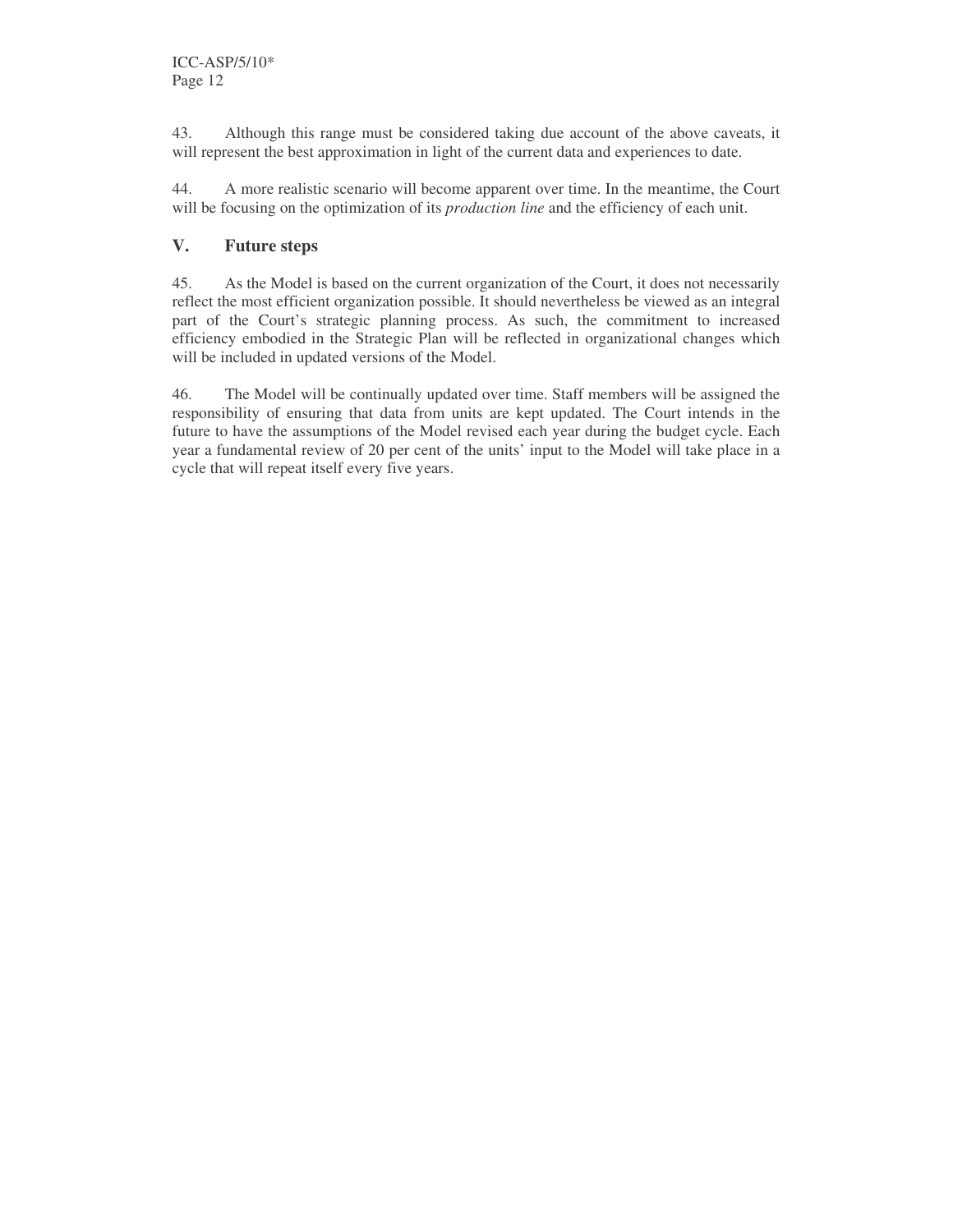**A n n e x e s**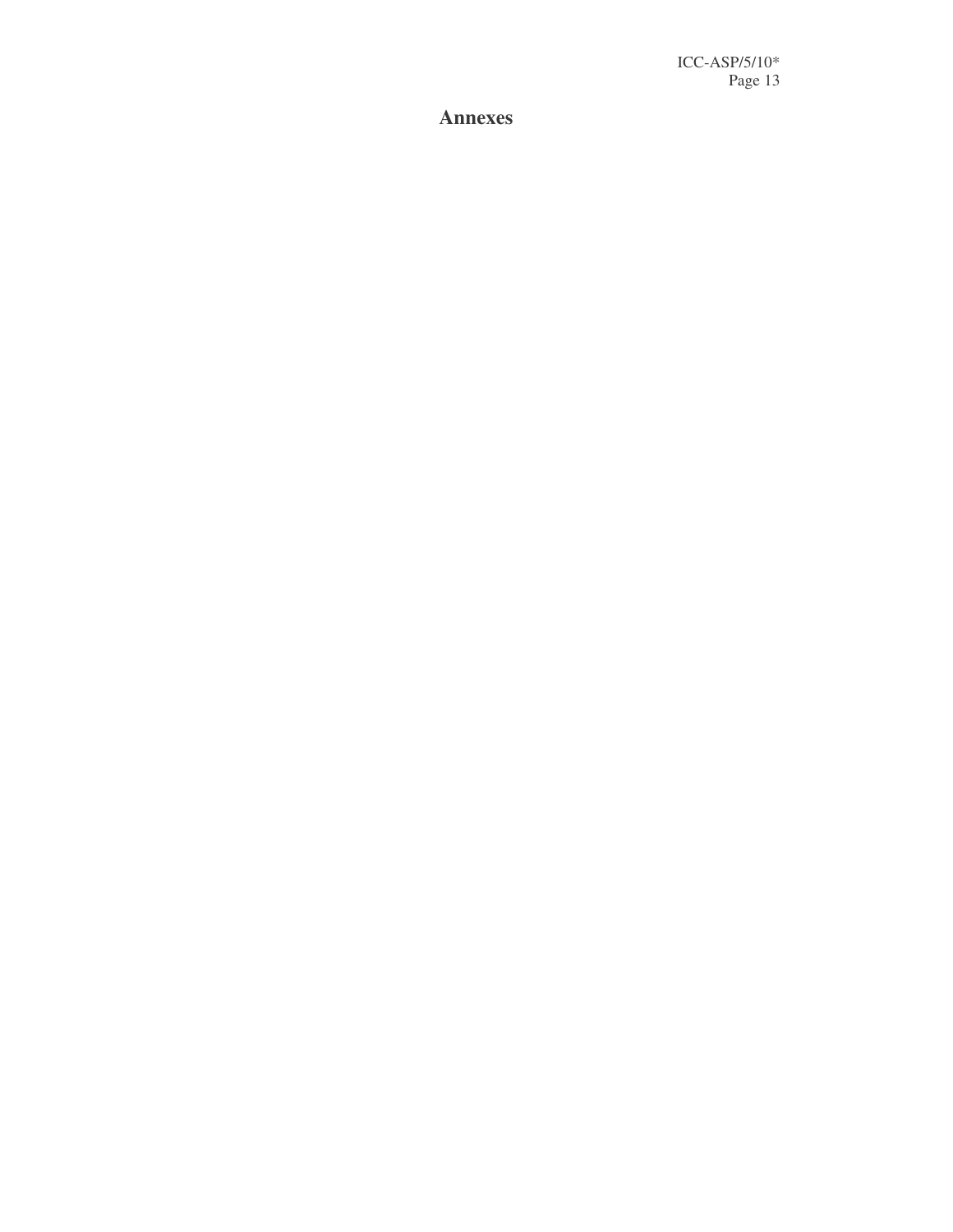# **Annex I**

# **Activities integrated into the Court Capacity Model but without links to dependency factors**

1. Certain activities could not be directly linked to the Court's core activities. These activities were integrated into the Model but are not linked to any of the dependency factors that will affect the organization's resource requirements and were divided into two categories.

2. First, activities that depend on a certain level of growth to accompany the growth in the activities linked to dependency factors. While core activities and operational support activities are based largely on a linear link to dependency factors, part of the administrative activities is based on other dependency factors (ODF) which are not directly related to the core activities.

3. In general, the larger the organization becomes the less the administrative services are able to meet demands. In order to more realistically reflect growth in this area without building up excessive surplus, a stepped growth factor was introduced for the ODF dependency factor.

4. Therefore, instead of having a linear relationship with the core activities, a staggered approach will be adopted to increases in these activities.

5. As the ODF staff resource associated with such activities currently represents approximately 23% of total staff resources, and considering that the Court is committed to increasing its efficiency, it was assumed that the staff linked to the ODF factor should grow in proportion to the remaining staff of the Court. This growth, however, will be triggered only after a threshold in the number of FTEs has been crossed.

6. By further refining the Court's operations and the Model itself, likely distortions caused by inefficiencies in processes will be addressed and reviewed and it would therefore be possible to develop factors linking at least part of these activities to the core activities of the Court.

7. Second, currently identified activities which are not directly or indirectly related to the growth of the Court. This category includes managerial positions and the direct assistance provided to them. The necessary increase or decrease in these activities will be addressed in the context of the calculation of the yearly budget.

8. For both managerial activities and activities linked to "other dependency factors", the optimal number of staff will be achieved through the efficiency programmes which the Court will develop in the context of its Strategic Plan<sup>1</sup>.

<sup>&</sup>lt;sup>1</sup> Strategic Goal 3 of the ICC Strategic Plan states that the Court will "Excel in achieving desired results with minimal resources through streamlined structures and processes while maintaining flexibility, guaranteeing accountability and drawing upon sufficient qualified and motivated staff within a caring environment and a non-bureaucratic culture". As a priority action to achieve this goal, the Court intends in the next one to three years to "put in place a system of programmes to achieve identified optimal levels of quality with maximum efficiency".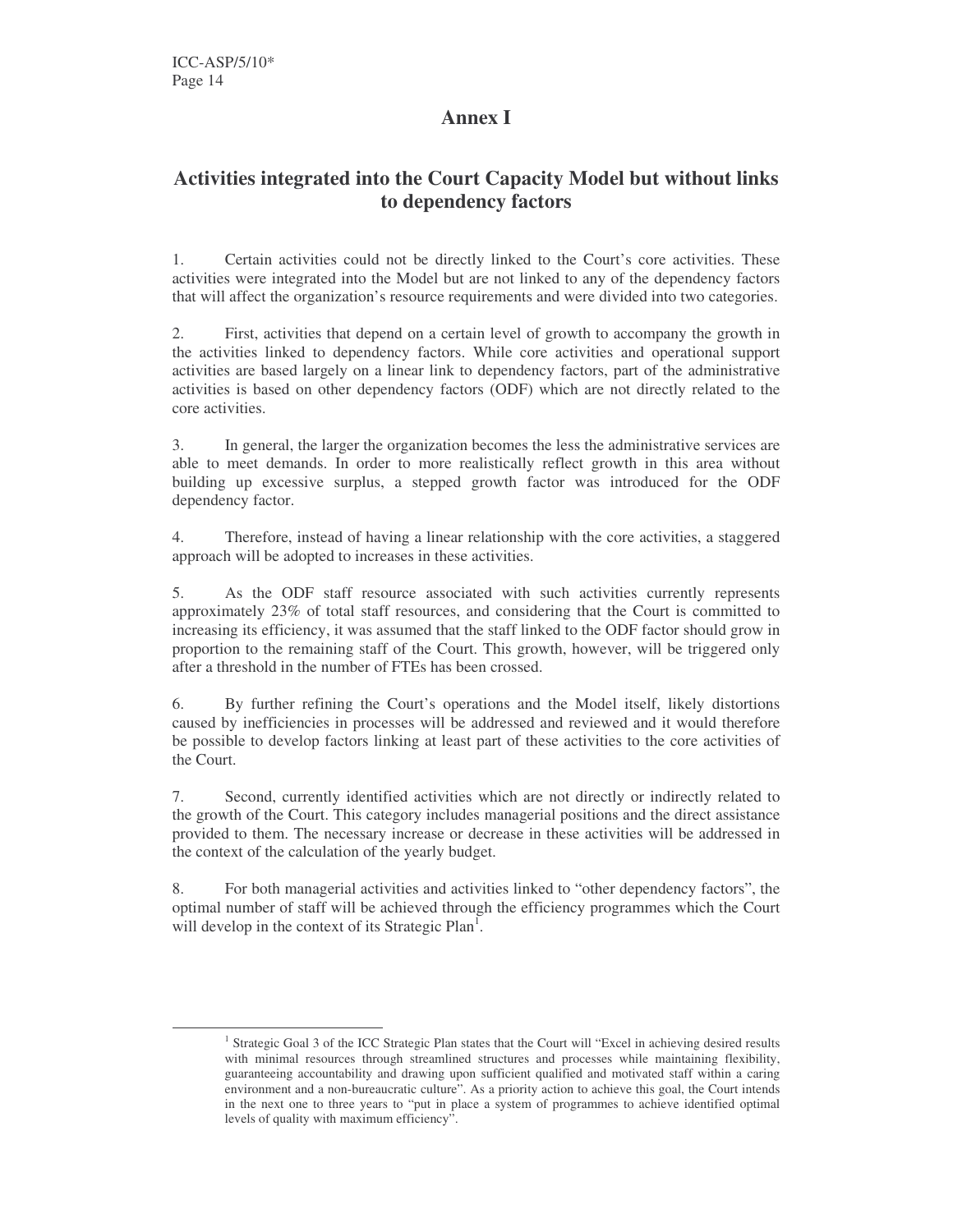# **Annex II**

# **List of functional units and staff as per the 2006 budget proposal 1**

#### 1. Judiciary 2

| Total Judiciary: 82 |
|---------------------|

#### 2. Office of the Prosecutor

| 2.4 Immediate Office of the Deputy Prosecutor (Investigations)2 |                                                                                                                                                                                                                                                                                                                                                                                             |
|-----------------------------------------------------------------|---------------------------------------------------------------------------------------------------------------------------------------------------------------------------------------------------------------------------------------------------------------------------------------------------------------------------------------------------------------------------------------------|
|                                                                 |                                                                                                                                                                                                                                                                                                                                                                                             |
|                                                                 |                                                                                                                                                                                                                                                                                                                                                                                             |
|                                                                 |                                                                                                                                                                                                                                                                                                                                                                                             |
| 2.4.1.3 Investigative Strategies and Analysis Unit10            |                                                                                                                                                                                                                                                                                                                                                                                             |
|                                                                 |                                                                                                                                                                                                                                                                                                                                                                                             |
| 2.5 Immediate Office of the Deputy Prosecutor (Prosecutions) 2  |                                                                                                                                                                                                                                                                                                                                                                                             |
|                                                                 |                                                                                                                                                                                                                                                                                                                                                                                             |
|                                                                 |                                                                                                                                                                                                                                                                                                                                                                                             |
|                                                                 |                                                                                                                                                                                                                                                                                                                                                                                             |
|                                                                 |                                                                                                                                                                                                                                                                                                                                                                                             |
|                                                                 |                                                                                                                                                                                                                                                                                                                                                                                             |
|                                                                 | $T_{\rm tot}$ = $1 \bigcap C_{\rm tot}$ = $1 \bigcap C_{\rm tot}$ = $1 \bigcap C_{\rm tot}$ = $1 \bigcap C_{\rm tot}$ = $1 \bigcap C_{\rm tot}$ = $1 \bigcap C_{\rm tot}$ = $1 \bigcap C_{\rm tot}$ = $1 \bigcap C_{\rm tot}$ = $1 \bigcap C_{\rm tot}$ = $1 \bigcap C_{\rm tot}$ = $1 \bigcap C_{\rm tot}$ = $1 \bigcap C_{\rm tot}$ = $1 \bigcap C_{\rm tot}$ = $1 \bigcap C_{\rm tot}$ = |

Total Office of the Prosecutor: 200

#### 3. Registry

3.1 Immediate Office of the Registrar……………….............….. 9

<sup>1</sup> Proposed Programme Budget for 2006, *Official Records of the Assembly of States Parties to the Rome Statute of the International Criminal Court*, *Fourth session, The Hague, 28 November–3 December 2005 (*International Criminal Court publication), Part II.B.5.

 $2^2$  For the calculation of staff to Chambers, the model is based on the structure presented in the draft programme budget for 2005 (*Official Records of the Assembly of States Parties to the Rome Statute of the International Criminal Court*, Third session, *The Hague, 6-10 September 2004* (International Criminal Court publication), Part II.A.7, paras. 142–144*)*. In accordance with the request of the Committee on Budget and Finance that the Court "provide additional justification in future years based on workload experience when it requests approval for the posts envisaged," the requirements for Chambers will be reviewed in future years (Report of the Committee on Budget and Finance on the work of its third session, August 2004, *Official Records of the Assembly of States Parties to the Rome Statute of the International Criminal Court*, *Third session, The Hague, 6-10 September 2004* (International Criminal Court publication), Part II.A.8 (b), paras 53-54).

<sup>&</sup>lt;sup>3</sup> Including Public Information activity and part of Staff Strategy activity. The remaining part is under General Administration (OTP Services Section).

<sup>4</sup> Including forensic expertise.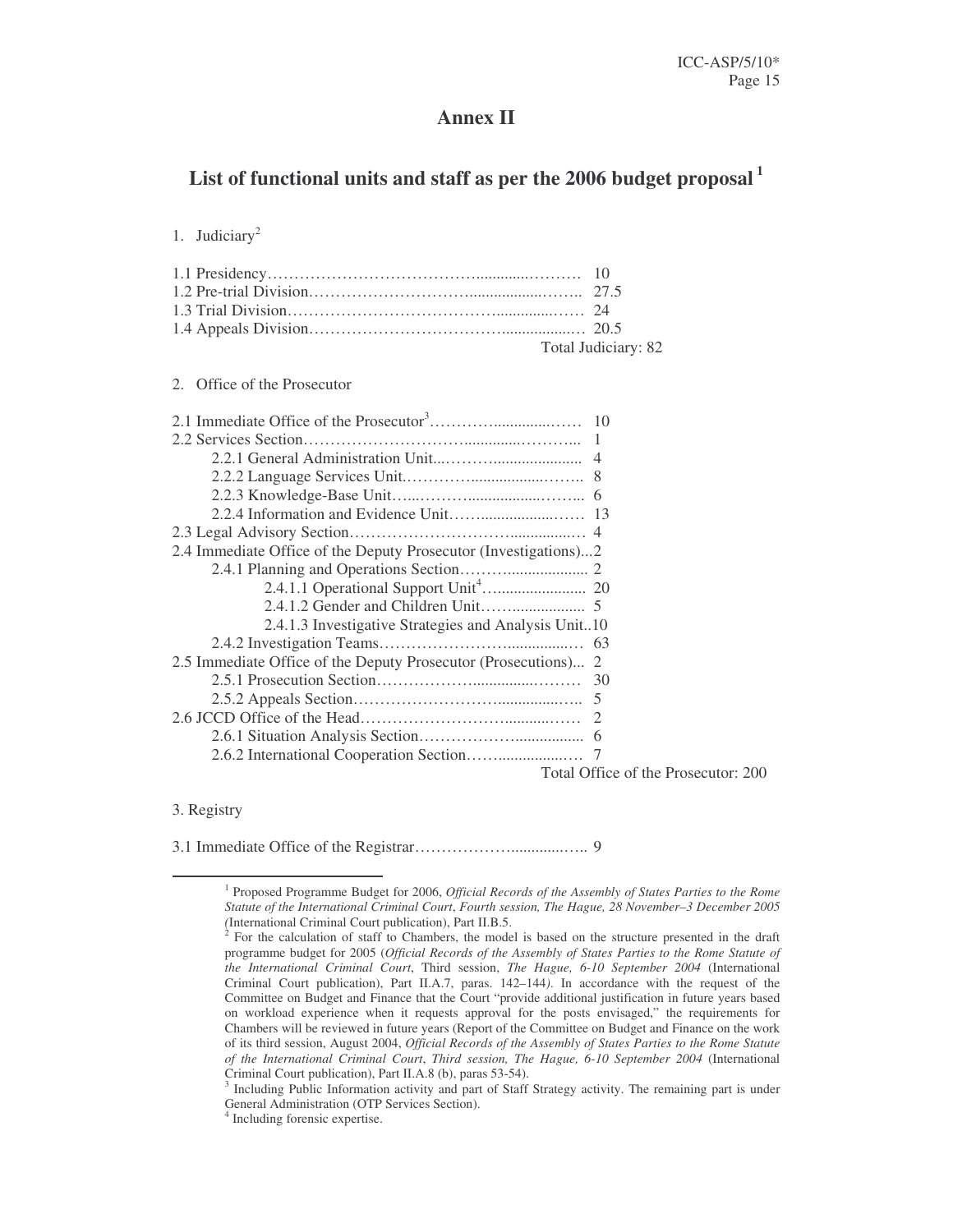| 3.6 Common Administrative Services Division (Head)          | 3                                |
|-------------------------------------------------------------|----------------------------------|
|                                                             | $\mathfrak{2}$                   |
| 3.6.1.1 Recruitment and Placement Unit                      | 5                                |
| 3.6.1.2 Staff Admin and Monitoring Unit                     | 9                                |
| 3.6.1.3 Training and Development Unit                       | $\overline{c}$                   |
|                                                             | 4                                |
| 3.6.2 Information and Communication Technologies            |                                  |
|                                                             |                                  |
|                                                             |                                  |
|                                                             |                                  |
|                                                             |                                  |
|                                                             |                                  |
|                                                             |                                  |
| 3.6.3.3 Logistics and Transport Unit 13                     |                                  |
| 3.6.3.4 Facilities Management Unit 11                       |                                  |
|                                                             | 5                                |
|                                                             |                                  |
|                                                             | 5                                |
|                                                             | 5                                |
|                                                             | 4                                |
|                                                             | $\overline{2}$                   |
|                                                             | 3                                |
|                                                             |                                  |
|                                                             |                                  |
|                                                             |                                  |
| 3.7.1.1 Court Management Office Services 5                  |                                  |
| 3.7.1.2 Court Management In-Court Services 24               |                                  |
| 3.7.2 Court Interpretation and Translation Section (Head) 7 |                                  |
|                                                             |                                  |
|                                                             |                                  |
|                                                             |                                  |
|                                                             |                                  |
| 3.8 Public Information and Documentation Section (Head) 2   |                                  |
|                                                             |                                  |
|                                                             |                                  |
|                                                             |                                  |
|                                                             |                                  |
| 3.9.2 Victims Participation and Reparations Section 16      |                                  |
|                                                             |                                  |
|                                                             |                                  |
|                                                             | Total Registry: 407 <sup>5</sup> |
|                                                             |                                  |

Total of established posts considered for the Court Capacity Model: 689

 $5$  The Secretariat of the States Parties and the Secretariat of the Trust Fund for Victims (3 staff members) are not included in this calculation.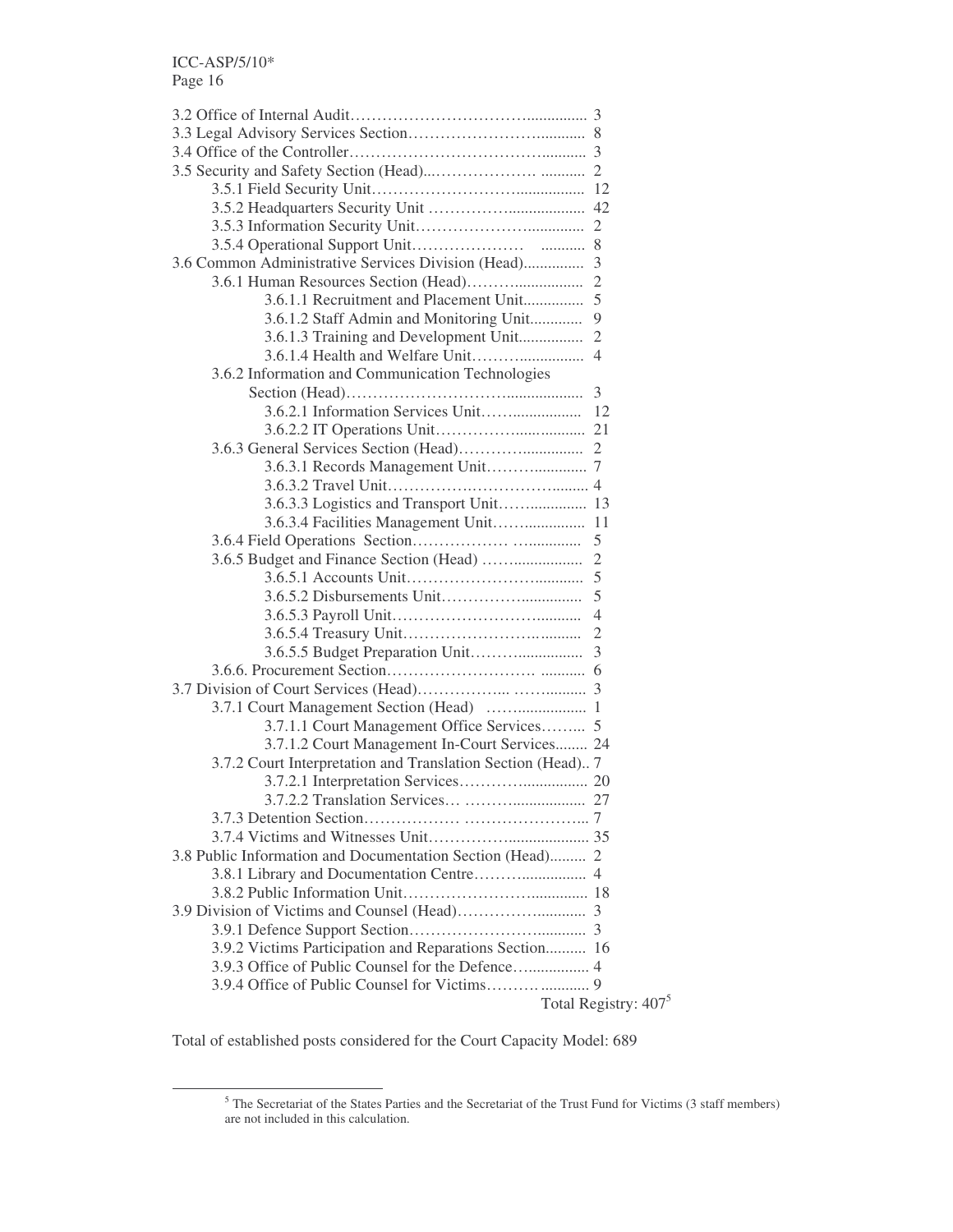## **Annex III**

# **Multiple scenario approach**

1. The first step in the development of probability analysis was to identify possible scenarios in the relationship between situations, investigations, trials and appeals. These scenarios can be changed in the model, which would lead to different results. Table III.1 indicates examples of scenarios to be applied:

#### **Table III.1.**

| Output-  | Number of         | Number of trials  | Number of |
|----------|-------------------|-------------------|-----------|
| scenario | investigations in | per investigation | appeals   |
|          | 1 situation       |                   | per trial |
|          |                   |                   |           |
|          |                   |                   |           |
|          |                   |                   |           |

2. The second step was to develop a frequency for starting situations. Three possibilities were initially considered:

|   | One new situation every 1 year    |
|---|-----------------------------------|
| H | One new situation every 1.5 years |
| Ш | One new situation every 2 years   |

3. By combining the output with the starting date scenarios, 9 different scenarios were created:

| $I^*A$   | I*B     | $I^*C$  |  |
|----------|---------|---------|--|
| $II^*A$  | $II*B$  | $H^*C$  |  |
| $III^*A$ | $III*R$ | $III*C$ |  |

4. These 9 output/starting date scenarios were spread over time according to the sequence of activities indicated in the assumptions and entered into the model in order to provide the required number of staff per period for each one of them.

simultaneous activities and the number of staff necessary to perform them. In order to determine the range of staff the Court will require for the activities it will undertake over the next years, the next step was to evaluate the likelihood of each of these scenarios.

6. Evaluating their likelihood will allow different weights to be attributed, as appropriate. For example, the probability of having scenario "II\*B" could be considered to be 15%, while that of having scenario "I\*A" could be 2.5%, and the sum of the probabilities of all scenarios will be 100%.

7. The weighted average number of staff will be the sum of the probability of the occurrence of each scenario multiplied by its total outcome. The staffing range to be considered by the Court was extracted from the weighted average of all scenarios.

5. Each scenario would result in a different outcome, in terms of the number of